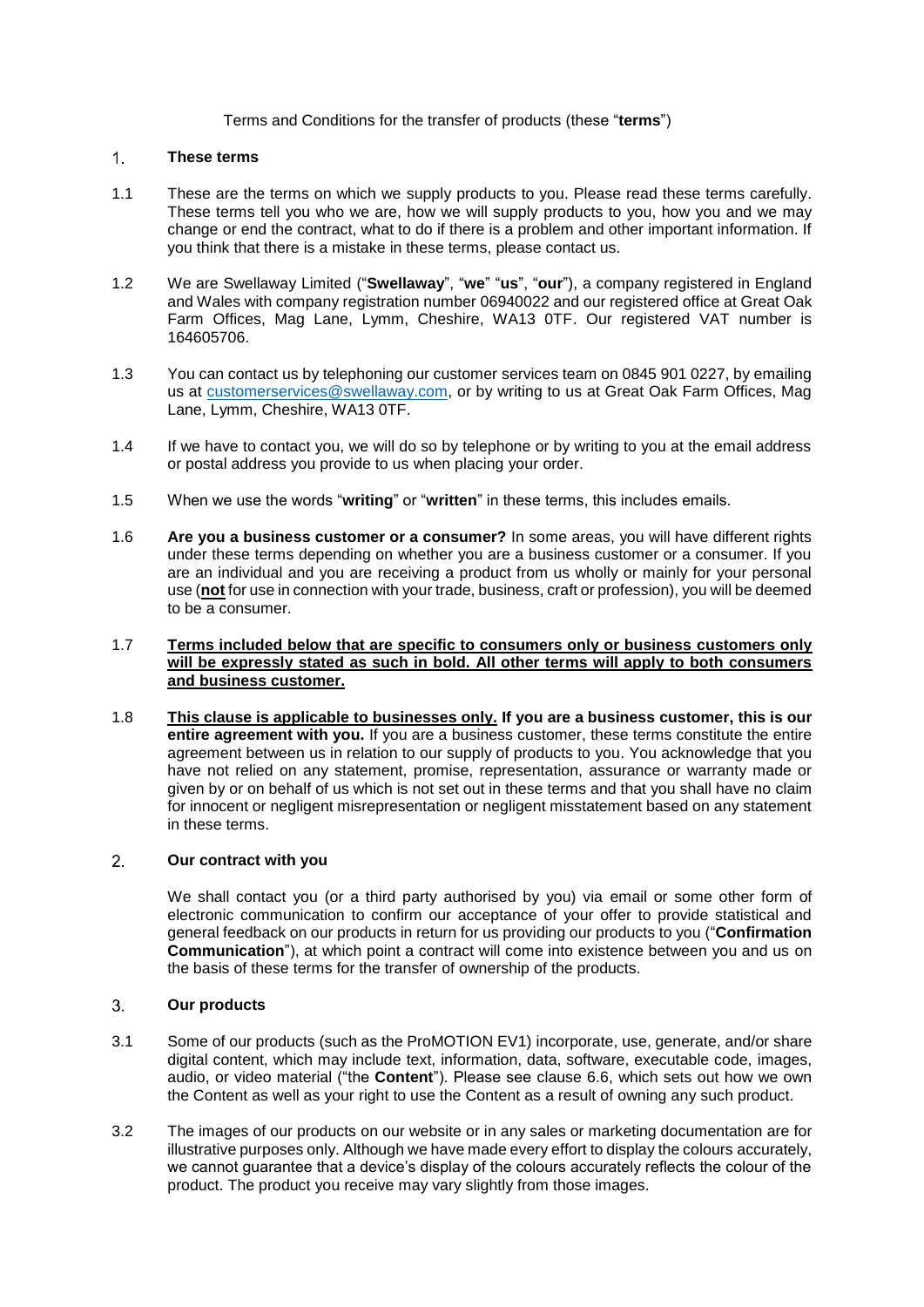- 3.3 The packaging of any products may vary from that shown in images on our website or in any sales or marketing documentation.
- 3.4 You acknowledge and agree that none of our products are considered to be medical devices (as defined in the Medical Devices Regulations 2002 and/or the Medicines and Medical Devices Act 2021) and that we make no claims about any of the products, or any recommendations made by such products, in respect of the diagnosis, monitoring, treatment, and/or the alleviation of, or compensation for, an injury or handicap.

## $\overline{4}$ . **Your rights to make changes**

If you wish to make a change to the terms of your contract with us, please contact us. We will let you know if the change is possible. If it is possible, we will let you know about the implications of such a change such as the timing of supply or anything else which would be necessary as a result of your requested change and ask you to confirm whether you wish to proceed with the change. If we cannot make the change or the consequences of making the change are unacceptable to you, you may want to end the contract (see clause [8,](#page-2-1) Your rights to end the contract).

### <span id="page-1-0"></span>5. **Our rights to make changes to our products and these terms**

- 5.1 We may make minor changes to the products following us providing the Confirmation Communication but prior to providing the products to you. These changes may be necessary for us:
	- 5.1.1 to reflect changes in relevant laws and regulatory requirements; and/or
	- 5.1.2 to implement minor technical adjustments and improvements, for example to address a security threat. These changes will not affect your use of the products.
- <span id="page-1-1"></span>5.2 In addition, we may make some material changes to these terms or a product following us providing the Confirmation Communication but prior to providing the product to you, but if we do so, we will notify you and you may then contact us to end the contract before the changes take effect.
- 5.3 We may update or require you to update the Content, provided that the Content shall always match the description of it that we provided to you before you bought it.

## 6. **Providing the products and your use of the products**

- 6.1 The Confirmation Communication will set out when we will aim to provide the products to you.
- 6.2 If the supply of the products is delayed by an event outside our control, we will contact you as soon as possible to let you know and we will take steps to minimise the effect of the delay. However, we shall not, under any circumstances be liable for delays in providing any products to you.
- 6.3 The product will be your responsibility from the time we deliver it to the address set out in the Confirmation Communication or to any other address you provide to us in writing.
- 6.4 We may also have to suspend the supply of a product to:
	- 6.4.1 deal with technical problems or make minor technical changes;
	- 6.4.2 update the product to reflect changes in relevant laws and regulatory requirements; and/or
	- 6.4.3 make changes to the product as requested by you or notified by us to you (see clause [5\)](#page-1-0).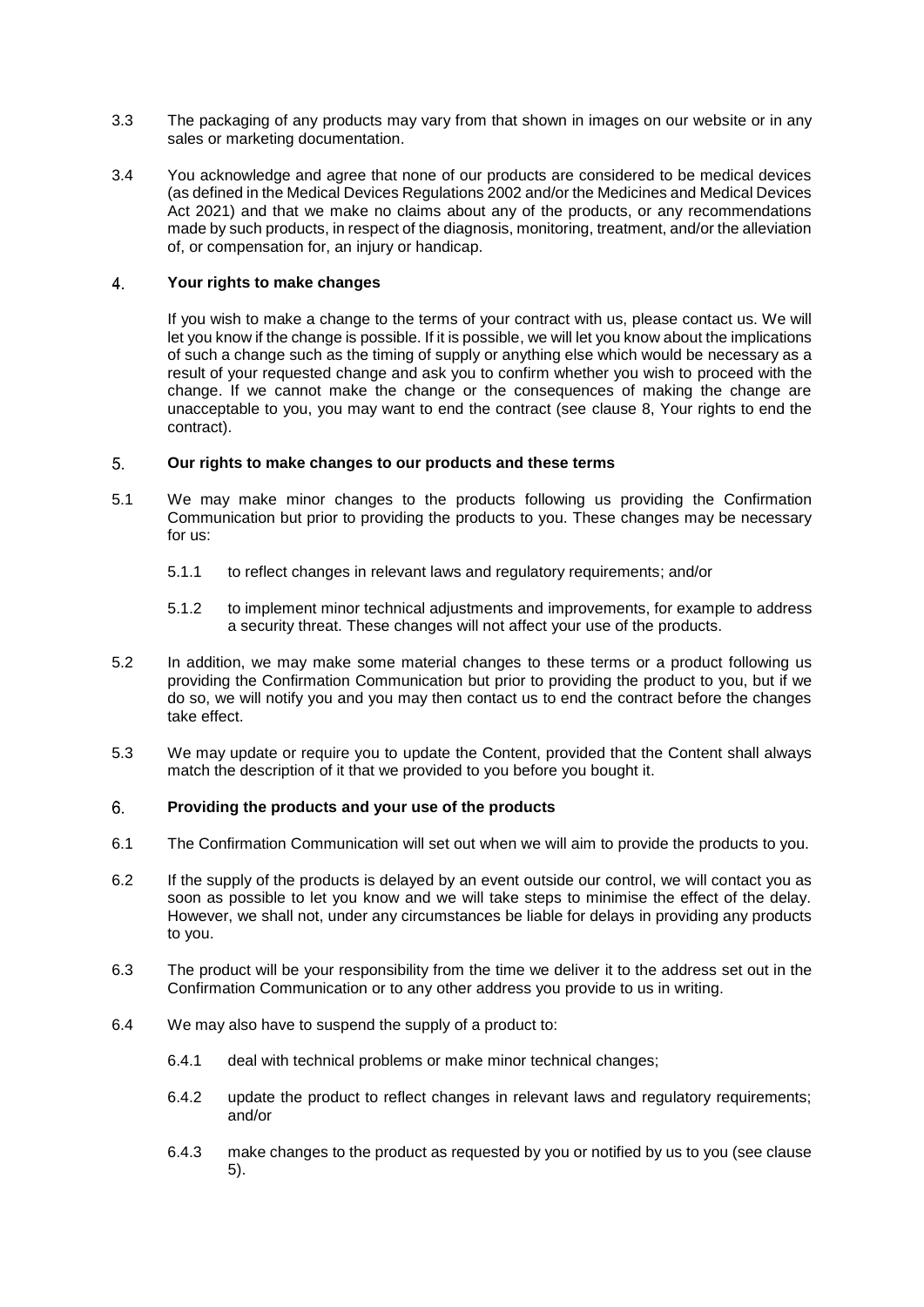- <span id="page-2-2"></span>6.5 You will be the owner of the product once we deliver it to the address set out in the Confirmation Communication. **This clause [6.5](#page-2-2) is subject to clause [6.6.](#page-2-0)**
- <span id="page-2-0"></span>6.6 You acknowledge and agree that you will **not** own any Content (please see clause [3.1\)](#page-0-0). The Content will be owned by us at all times. However, you and any authorised users of the relevant products will have a non-exclusive licence to use the Content in accordance with these terms and any of our applicable terms and conditions and/or policies. Such licence is subject always to you owning the relevant product.
- <span id="page-2-9"></span>6.7 You acknowledge and agree that:
	- 6.7.1 any Content generated by your use, or any authorised users' use, of any products, shall be owned by us and you agree to allow us to access such Content by any means that we consider necessary;
	- 6.7.2 you shall be required to promptly respond to any reasonably request we make for you to provide feedback on your use of any products provided by us to you; and
	- 6.7.3 you shall not be entitled to sell or otherwise transfer the ownership of any of our products to a third party for a period of 24 (twenty-four) months from when we first deliver such products to you.

## <span id="page-2-8"></span> $7<sup>1</sup>$ **Your rights to end the contract**

- 7.1 Your rights when you end the contract will depend on whether there is anything wrong with the product, when you decide to end the contract and whether you are a consumer or business customer:
	- 7.1.1 If the product is faulty or misdescribed, you may have a legal right to end the contract (or to get the product repaired or replaced). **See clause [12](#page-4-0) if you are a consumer and clause [13](#page-4-1) if you are a business**;
	- 7.1.2 If you want to end the contract because of something we have done or have told you we are going to do, see clause [7.2;](#page-2-3)

# <span id="page-2-4"></span>7.1.3 **This clause [7.1.3](#page-2-4) is applicable to consumers only. If you are a consumer and have changed your mind about receiving product, see clauses [8.2](#page-2-5) and [8.3.](#page-3-0)**

- 7.1.4 In all other cases (if we are not at fault and you are not a consumer exercising your right to change your mind), see clause [8.4.](#page-3-1)
- <span id="page-2-6"></span><span id="page-2-3"></span>7.2 If you are ending a contract for a reason set out at in clauses [7.2.1](#page-2-6) to [7.2.3,](#page-2-7) the contract will end immediately:
	- 7.2.1 we have told you about an upcoming change to the product or these terms to which you do not agree (see clause [5.2\)](#page-1-1);
	- 7.2.2 we have told you about an error in the description of the product and you do not wish to proceed; or
	- 7.2.3 you have a legal right to end the contract because of something we have done wrong.

# <span id="page-2-7"></span><span id="page-2-1"></span>8. **Your rights to end the contract if you are a consumer**

# 8.1 **This clause [8](#page-2-1) is applicable to consumers only and is in addition to the provisions of clause [7](#page-2-8)**.

<span id="page-2-5"></span>8.2 You have a legal right to change your mind under the Consumer Contracts Regulations 2013. This right is explained in more detail in these terms.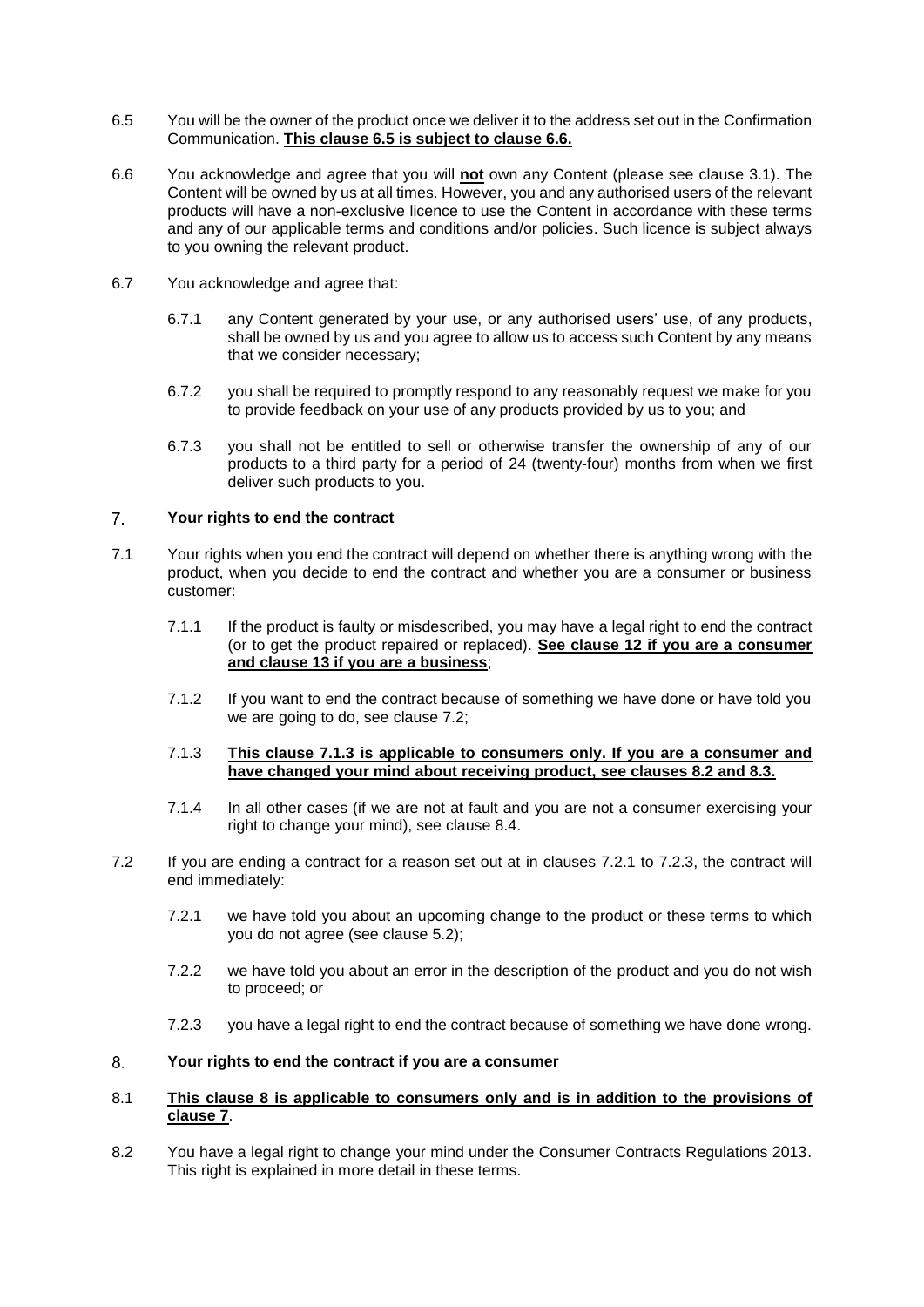- <span id="page-3-0"></span>8.3 If you wish to cancel this contract because you have changed your mind, you may do so within 14 (fourteen) days of you (or someone you nominate) receiving our products.
- <span id="page-3-1"></span>8.4 Even if we are not at fault and you do not have a right to change your mind (as the 14 (fourteen) day period has expired), you can still end the contract before it is completed, but you may have to pay us compensation. A contract between us and you is completed after a period of 24 (twenty-four) months from when we first deliver such products to you has expired. If you want to end a contract under these circumstances, just contact us to let us know. The contract will end immediately but we shall require you to return the products to us and we may charge you reasonable compensation for the net costs we will incur as a result of ending the contract.

### 9. **How to end the contract with us (including if you have changed your mind)**

- 9.1 To end the contract with us, please let us know by:
	- 9.1.1 calling customer services on 0845 901 0227;
	- 9.1.2 emailing us at [customerservices@swellaway.com;](mailto:customerservices@swellaway.com) or
	- 9.1.3 completing the cancellation form attached to these terms and posting it to us at Swellaway Ltd., Great Oak Farm Offices, Mag Lane, Lymm, Cheshire, WA13 0TF

In each case, please provide details of the product when you ordered or received it and your name and address.

- 9.2 If you end the contract for any reason after the products have been dispatched to you or you have received them, you must return them to us by posting them back to us at Swellaway Ltd., Great Oak Farm Offices, Mag Lane, Lymm, Cheshire, WA13 0TF.
- 9.3 If you are exercising your right to change your mind, you must send off the goods within 14 (fourteen) days of telling us that you wish to end the contract.
- 9.4 We will pay for the costs of return (by providing you with a refund of the delivery costs you incur):
	- 9.4.1 if the product is faulty or misdescribed; or
	- 9.4.2 if you are ending the contract because we have told you of an upcoming change to the product or these terms, an error in pricing or description, a delay in delivery due to events outside our control or because you have a legal right to do so as a result of something we have done wrong.

In all other circumstances (including where you are exercising your right to change your mind), you must pay the costs of return.

- 9.5 **If you are consumer exercising your right to change your mind** then the maximum refund for delivery costs will be the costs of delivery by the least expensive delivery method we offer.
- 9.6 We will endeavour to make any refunds due to you within 14 (fourteen) days from the day on which we receive the product back from you.

## $10.$ **Our rights to end the contract**

- <span id="page-3-2"></span>10.1 We may end your contract with us at any time by writing to you if:
	- 10.1.1 you do not comply with:
		- $10.1.1.1$ these terms (especially clause [6.7\)](#page-2-9); or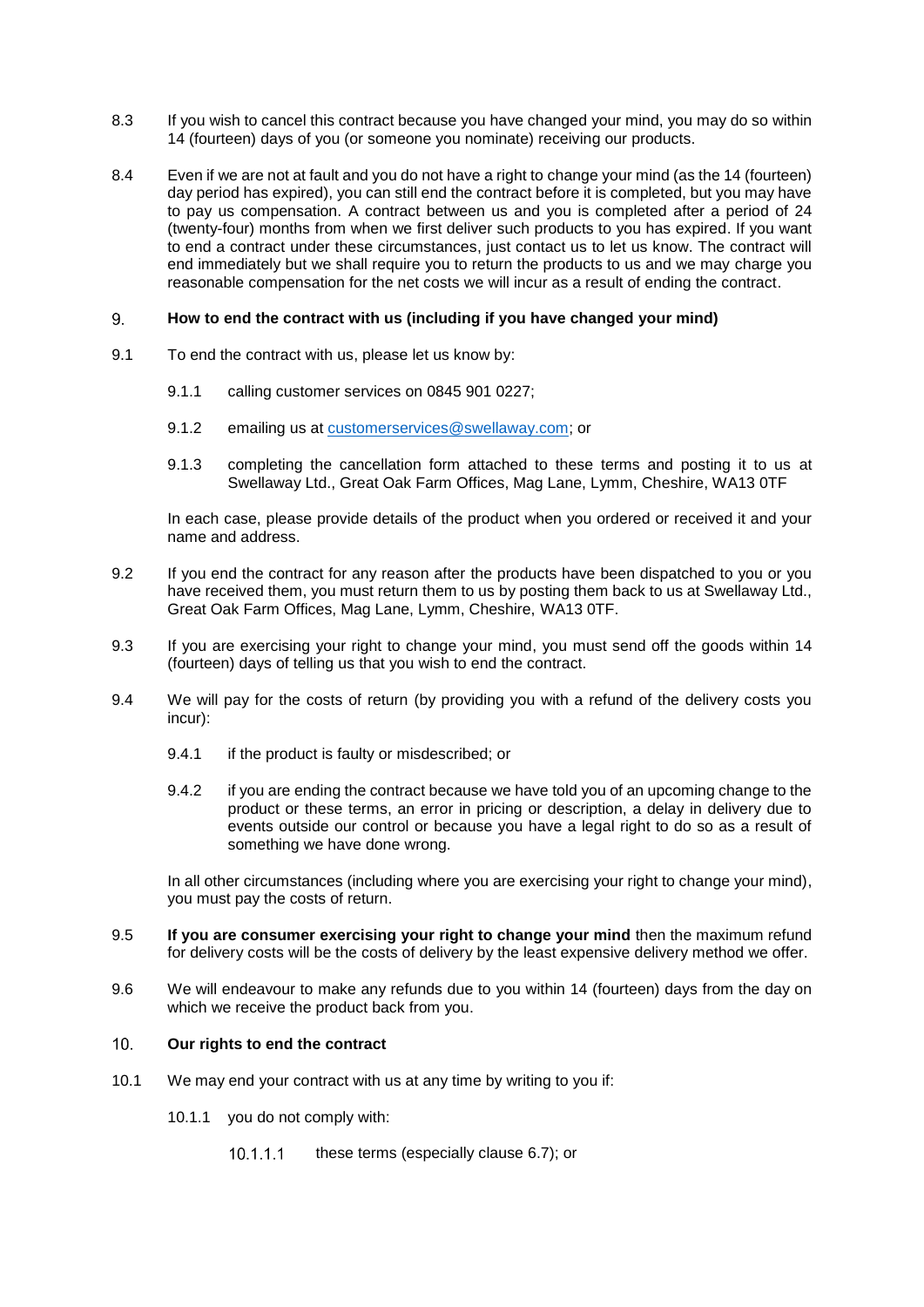10.1.1.2 the terms of any other agreement that we have entered into with you;

and/or

- 10.1.2 you do not, within a reasonable time, allow us to deliver the product to you.
- 10.2 If we end the contract in the situations set out in clause [10.1,](#page-3-2) we shall require you to return the products to us and we may charge you reasonable compensation for the net costs we will incur as a result of ending the contract.

### $11$ **If there is a problem with the product**

If you have any questions or complaints about the product, please contact us. You can telephone our customer service team on 0845 901 0227 or write to us at customerservices@swellaway.com.

## <span id="page-4-0"></span> $12<sub>1</sub>$ **Your rights if the product is defective if you are a consumer**

# 12.1 **This clause [12](#page-4-0) is applicable if you are a consumer.**

<span id="page-4-3"></span>12.2 We are under a legal duty to supply products in conformity with this contract. See the box below for a summary of your key legal rights in relation to the product. Nothing in these terms will affect your legal rights.

# **Summary of Your Key Legal Rights**

This is a summary of your key legal rights. These are subject to certain exceptions. For detailed information, please visit the Citizens Advice website www.adviceguide.org.uk or call 03454 04 05 06.

The Consumer Rights Act 2015 states that goods must be as described, fit for purpose and of satisfactory quality. During the expected lifespan of your product, your legal rights entitle you to the following:

a) Up to 30 (thirty) days: if your goods are faulty, you can get an immediate refund.

b) Up to 6 (six) months: if your goods can't be repaired or replaced, you are entitled to a full refund, in most cases.

c) Up to 6 (six) years: if your goods do not last a reasonable length of time, you may be entitled to some money back.

#### <span id="page-4-1"></span> $13.$ **Your rights if the product is defective if you are a business**

# 13.1 **This clause [13](#page-4-1) is applicable if you are a business customer.**

- 13.2 We do not warrant that any product shall:
	- 13.2.1 conform with its description and its relevant specification; or

13.2.2 be free from material defects in design, material and workmanship.

## <span id="page-4-2"></span> $14$ **Our responsibility for loss or damage suffered by you if you are a consumer**

# 14.1 **This clause [14](#page-4-2) is applicable if you are a consumer.**

14.2 We are responsible to you for foreseeable loss and damage caused by us. If we fail to comply with these terms, we are responsible for loss or damage you suffer that is a foreseeable result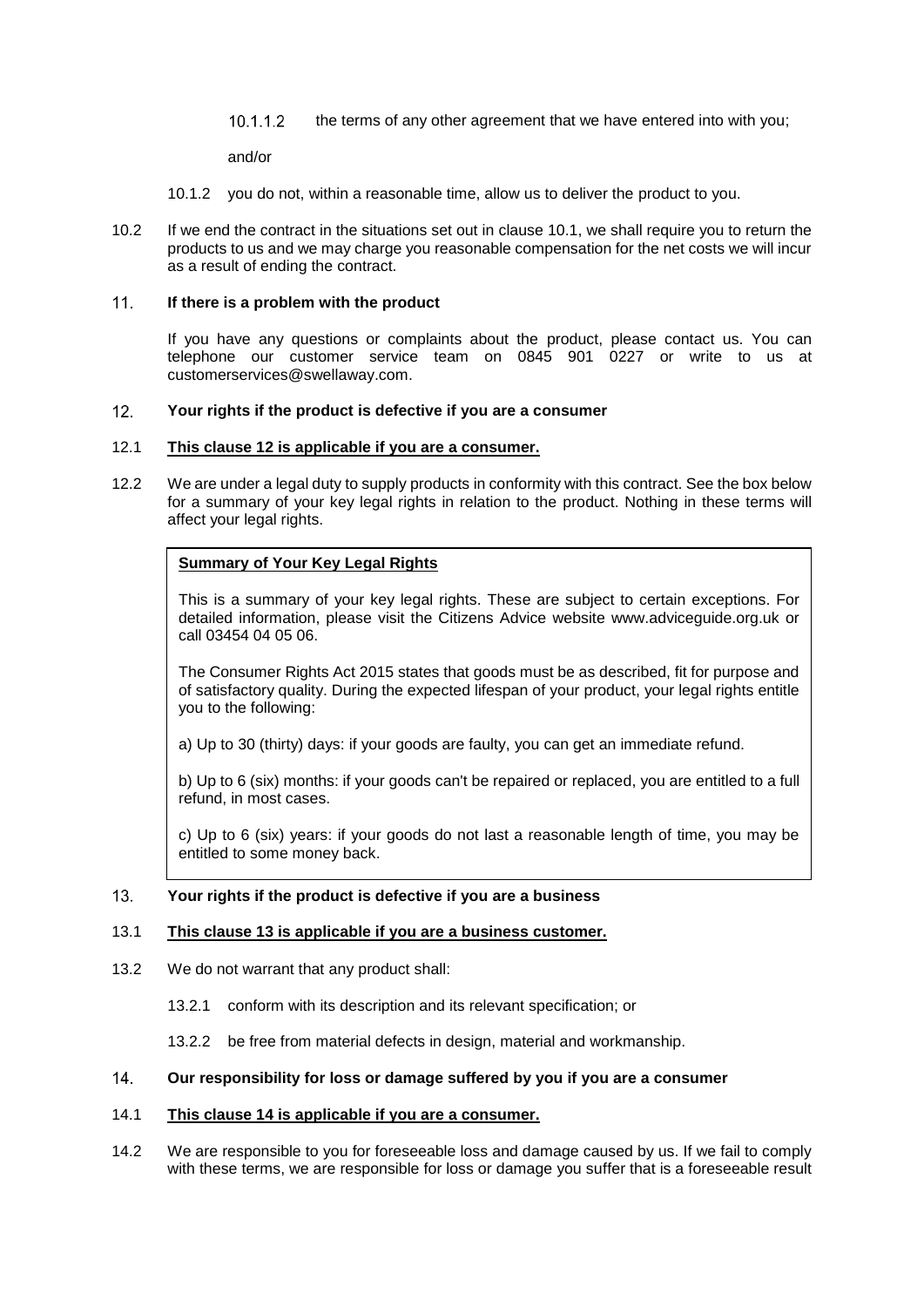of our breaking this contract or our failing to use reasonable care and skill, but we are not responsible for any loss or damage that is not foreseeable. Loss or damage is foreseeable if either it is obvious that it will happen or if, at the time the contract was made, both we and you knew it might happen.

- 14.3 We do not exclude or limit in any way our liability to you where it would be unlawful to do so. This includes liability for death or personal injury caused by our negligence or the negligence of our employees, agents or subcontractors; for fraud or fraudulent misrepresentation; for breach of your legal rights in relation to the products as summarised at clause [12.2;](#page-4-3) and for defective products under the Consumer Protection Act 1987.
- 14.4 **We are not liable for business losses**. If you are a consumer, we only supply products to you for domestic and private use. If you use any products for any commercial, business or re-sale purpose our liability to you will be limited as set out in clause [15.](#page-5-0)

#### <span id="page-5-0"></span> $15.$ **Our responsibility for loss or damage suffered by you if you are a business**

# 15.1 **This clause [15](#page-5-0) is applicable if you are a business customer.**

- 15.2 In the absence of any negligence or other breach of duty by us, the use of our products is completely at your own risk.
- 15.3 All terms implied by sections 13 to 15 of the Sale of Goods Act 1979 and sections 3 to 5 of the Supply of Goods and Services Act 1982 are excluded.
- 15.4 We shall not be liable to you, whether in contract, tort (including negligence), breach of statutory duty, or otherwise, for any loss of profit, or any direct, indirect or consequential loss arising under or in connection with any contract between us.
- 15.5 Our total liability to you for all other losses arising under or in connection with any contract between us, whether in contract, tort (including negligence), breach of statutory duty, or otherwise, shall be limited to £100 (one hundred pounds).

#### $16.$ **How we may use your personal information**

- 16.1 We will only use your personal information as set out in our privacy policy, as may be updated from time to time and is accessible via [Swellaway-Privacy-Policy.pdf \(promotion.fitness\)](https://promotion.fitness/wp-content/uploads/2021/10/Swellaway-Privacy-Policy.pdf)
- 16.2 If you are a business customer and you collect personal information belonging to other individuals as a result of using any products (such as the ProMOTION EV1) and such personal information is shared with us, you agree that the sharing of such personal information shall be carried out in accordance with our data sharing addendum as may be updated from time to time and is accessible via [Swellaway-Privacy-Policy.pdf \(promotion.fitness\)](https://promotion.fitness/wp-content/uploads/2021/10/Swellaway-Privacy-Policy.pdf)

#### $17<sub>1</sub>$ **Other important terms**

- 17.1 We may transfer our rights and obligations under these terms to another organisation. We will always tell you in writing if this happens.
- 17.2 You need our consent to transfer your rights to someone else. You may only transfer your rights or your obligations under these terms to another person if we agree to this in writing.
- 17.3 This contract is between you and us. No other person shall have any rights to enforce any of its terms.
- 17.4 Each of the clauses of these terms operates separately. If any court or relevant authority decides that any of them are unlawful, the remaining clauses will remain in full force and effect.